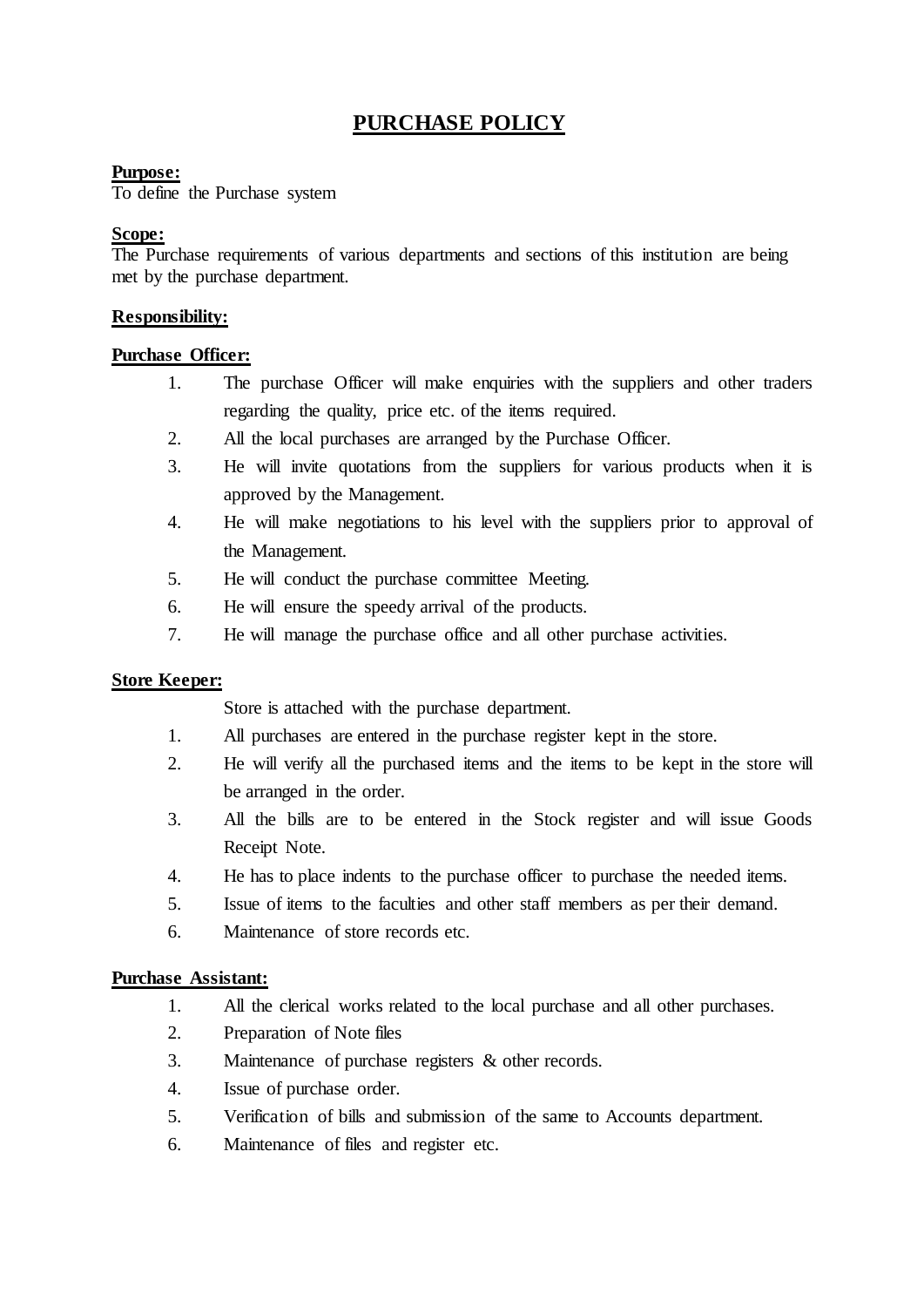#### **Procedure:**

#### **Purchase Order:**

For all items other than local purchase items, purchase order is issued to the supplier after considering the concerned department's suggestions. The purchase order is issued in printed format after completing all formalities such as inviting quotations in necessary cases, confirmation of the quality of goods, suitability in accordance with our specification.

## **Purchase Register:**

 This register is maintained by the purchase department. All requests from the departments and other sections orally and in writing are registered in this register and registration number is given on the request. The register shows the expected date of delivery of the goods ordered, date of delivery of the product and the quality of the goods as recommended by the user department. There are various column in the register which shows the department from where the request is made, whether the request is in oral or in writing, purchase order no. amount, expect date of delivery, actual date of delivery, date of stock entry made, remarks of the user department etc. once, the purchase order is approved, the same is sent to the supplier for the execution of the order.

## **Supplier Selection:**

This department has kept a purchase register to register all the requirements of various departments and sections. For all high value items, quotations are invited from competent suppliers as per our vendors list. The quotations so received will be verified and a comparative statement is prepared. This statement along with the quotations and the file is sent to the user department in order to find out whether the product conforms to specified purchase requirements. The expected time of delivery of the product will also be checked. After getting the consent of the user department, the file is placed before the purchase committee. Then the purchase order is issued to the supplier in a printed format. The terms of the supply agreed by both the parties are mentioned in the purchase order. The ability of the supplier to supply the required product in accordance with the institutions requirements will also be verified. For low value items, enquiries are made with various traders and considering the quality and the price, order is given and local purchase is made.

#### **Record of the approved suppliers:**

 There is a vendors list showing the details of vendors item wise and from time to time, the list is updated.

#### **Data related to suppliers credential:**

The efficiency of the supplier is calculated on the basis of the quality of their product and time taken for the delivery of the product etc. However, we do give importance to the suppliers with clean track record with regard to the quality of the product and the delivery of the product in the expected date.

#### **Supplier Communications:**

For all high value purchase items, we will build a file in which communication will; be made in writing with the suppliers and finally purchase order is issued in a printed format. Communications regarding local purchase are made over phone. For all